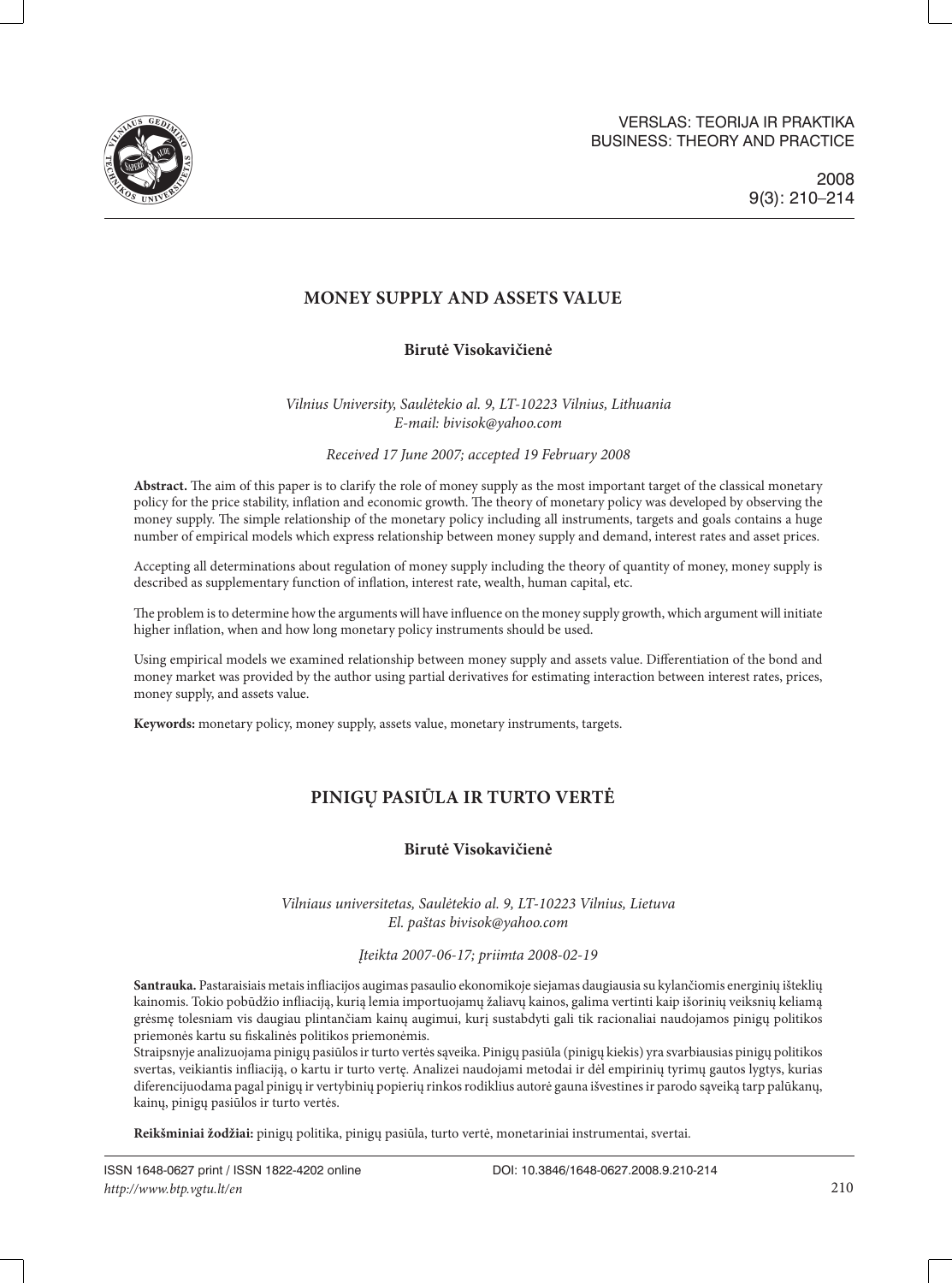## **1. Introduction**

Money supply being as a general target of the monetary policy together with another related targets always creates environment for the price stability, balance of payments and exchange rate stability.

Central banks through the monetary policy need to control the money supply as proximate target which affects directly the level of inflation (Goodfriend 2001; King 1996). So, monetary policy affects the economics by changing the quantity of money using different econometric models of the classical theory by way of interaction between the theoretical and empirical aspects of monetary policy. Also the level of the nation's money supply depends on the process characterised by the interaction between the various asset markets (Berg 1997; Chick 1973).

Investigation of money supply and relationship with macroeconomic goals such as economic growth, price stability, high income, exchange rate stability could be provided on the base of equations obtained from empirical investigations.

Having results of these equations we could determine what changes should be made by monetary policy seeking to keep less inflation.

Especially important is the target of money supply which should be under the control from the Central bank side.

#### **2. Interaction between money supply and assets value**

The interaction between money supply and assets value may be explained as the influence of processes taking place in the money and bond markets on the value of tangible assets.

Suppose that tangible assets consist of money, debts, securities and real capital. We make an assumption that there are neither banks nor financial intermediaries. Real capital K is productive, earns additional income, is used for the production of goods and services, sells at a price P, and its nominal value of the capital stock is PK. National consumption is financed by issuing money, their base B and bonds S. Debts are rated following the effective interest rate; VS presents the market value of a still-outstanding debt. By buying bonds, the public lends money to the bond issuer.

Where W is the value of the public assets market or the net liabilities.

The phenomenon, which is taking place inside these tangible resources, including how the money transforms into real capital, and other changes produce a macroeconomic effect or condition for economic growth.

Fig. 1 (Laidler 1985) shows the balance between the public and private sectors. The value of the public assets market is *W*. The public does not have any liabilities according to this simple model. The balance between the Central Bank and the Government shows the resources *An* including gold, foreign currencies and special drawing rights.

| The Public |   | Central Bank and the Government |    |
|------------|---|---------------------------------|----|
| a          |   | b)                              |    |
|            |   | An                              | в  |
| VS<br>PK   | W |                                 | VS |
|            |   |                                 |    |

**1 pav.** Balansai

**Fig. 1.** Balances

One cannot deny that *An* is the principal source of money. Central banks in a number of countries operate as the so-called fiscal agents, which limit the public debt. The Central Bank makes efforts that the public debt would be recovered in the open market by exchanging money into state bonds. If we subtract *An* from the public debt and the money base, we receive a fiscal deficit or surplus (Choosing an... 1990; Dornbusch 1980)].

When in Fig. 1 a) the balance shows an increase in the base of money *B↑*, the total assets are growing *W↑*. When there is a surplus of money, it does not correspond to the increase in the real assets and the prices *P↑* and then *PK↑* stars to go up; the real capital *K*, however, does not undergo any changes.

Another case or a simultaneous situation when *PK↑*, the debt value *VS* is changing; when there is a surplus of money and the prices are growing, it brings about the increase in interest rates of bonds issued later; therefore, the price of bonds issued in the market will exhibit a downward trend. Thus, in the event of *B* surplus and the resulting inflation, the public loses when buying bonds but it could win by investing into the real capital. Therefore, when shaping monetary policy and national economic policy, it is not hard to forecast the behaviour of the public when it notices the increase in the price of real capital *P* and in the interest rates of bonds. With the expectations of further increase in the interest rates of bonds, the public will try to sell old bonds until their sales will have not become loss-making in the market, and probably will not rush to buy new ones. Thus, the interest rates will have to decrease.

The first equation expresses the function of the need for money, equation (2) states the function of debts (of bought bonds), and equation (3) shows the market value of the resources available (Friedman 1990; Laidler 1985):

$$
B = \lambda (i, P, ap, w, H, e),
$$
  
- + - + + - (1)

$$
S = \beta (I - \pi, P, p, ap, W, H, e),
$$

$$
++--++-- \hspace{2.5cm} (2)
$$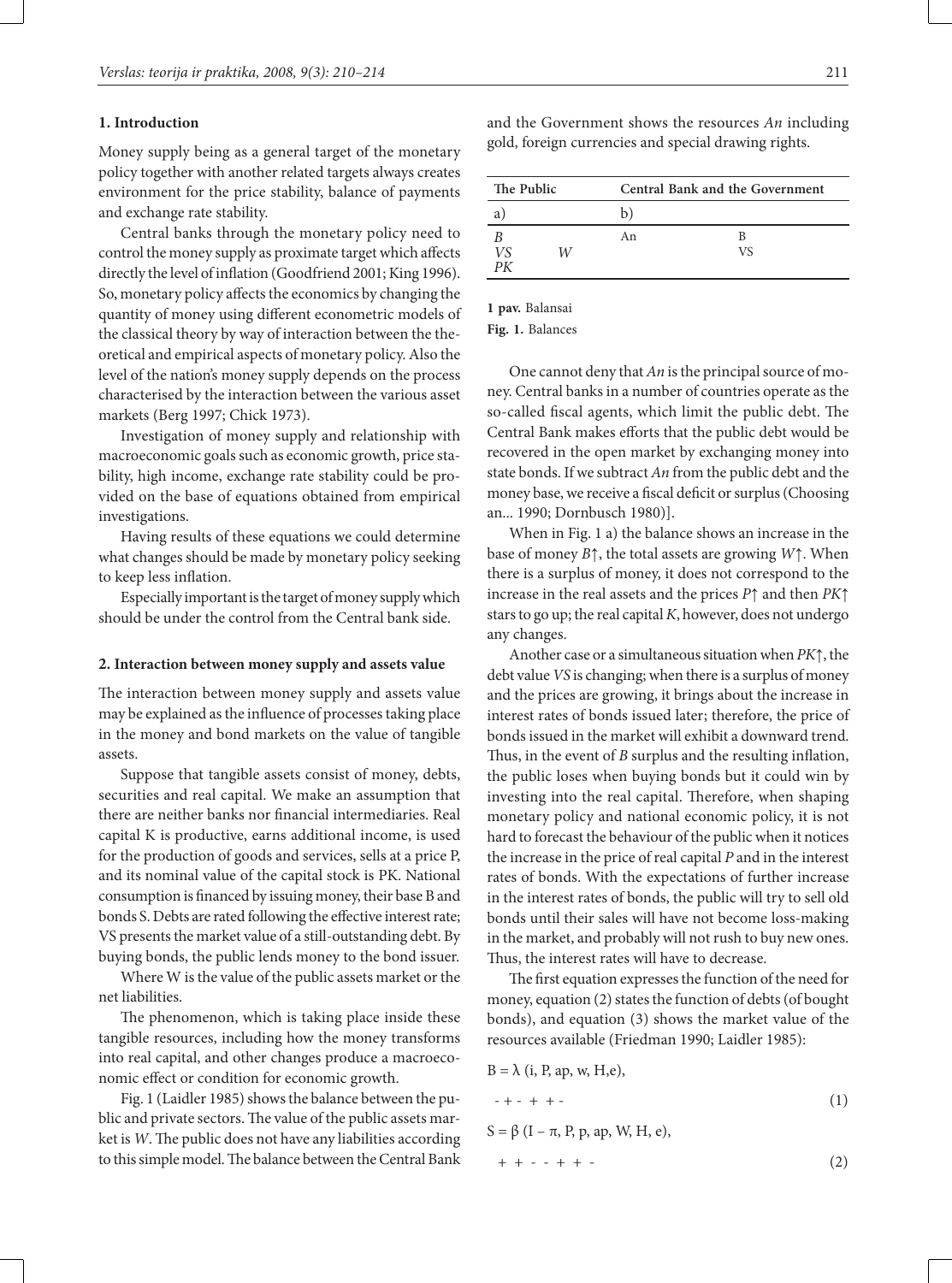$W = PK + vS + B.$  (3)

The variables marked by pluses and minuses at the bottom show the answers how an argument (variable) affects the assets functions *λ* and *β*, *B* and *S* respectively, or the reaction of functions to the arguments. The function of the money base *B* decreases due to the increase in interest rates *I*, *i.e.* the larger interest rates have to be paid, the more money the public has to have, and, for example, the rise in the price of capital *P* (the market value of the capital stock *PK*) adds to the money base; the larger is the market value of a share, the higher is its price, it also results in a larger income generated by a share owner measured in money and it increases its function of the need for money and the money base *B*; increasing prices (in general) also boost the function of the need for money; rising inflation, which reflects not only the deflationary increase, but also the currency devaluation in progress, decreases the money base as it devaluates the latter. The rise in the market value of the available resources *W* increases the money base and the growth in human (labour) capital or labour value as well as *B*; the anticipated growth in capital return *e* per capital unit will decrease the money base *B* because, in the hope for larger profit in future, the public will try to acquire as many assets as possible by using the money it already has.

When  $i$ - $\pi$  is positive and the difference between  $i$  and *π* is growing, the function of debts *S* as the loan granted by the public in the form of the bonds acquired, will increase accordingly; the rise in the assets price *P* will also increase *S* because the interest rates *i* will rise correspondingly; the current and anticipated growth in prices *P* and *ap* will reduce the tendency towards having larger *S*; in such a case the public expects that the rise in prices as the outcome of inflation will also increase the interest rates of bonds issued in future and then it will appear that it is more advantageous to buy bonds in future than at the moment, as well as *S* may decrease with the hope of its increase in the forthcoming years. The growth in the market value of assets *W* may always potentially increase  $S_L$  too, and the growth in labour value *M* increases income; it means that the solvent demand will also be shaped for buying bonds, i.e. increase in *S*; the anticipated growth in the return per capital unit e will cut *S* as the need will rise for *K*.

As we see, the effect of these variables on the function was examined here by adhering only to the relationship between one variable and the function or to the relationship between two variables and the function. The explanation is based on the logic and on equations (1), (2) and (3) worked out by carrying out empirical research and mathematical analysis.

The expected rate of inflation  $\pi$  and expected return per unit of capital *e* are the principal channels of the impact on the asset market. The anticipated prices *ap*, anticipated rate of infl ation *π* and nominal rate of interest *I* are the major funds, which affect the current price of the asset package and value *W.*

We will use equalities  $(1)$ ,  $(2)$  and  $(3)$  to find the equilibrium conditions in compliance with the values *i, P, B, S*  and *K*. We shall define that  $\beta$  dependence on *P* is positive: rising *P* increases *β* function depending on the arguments (variables) in brackets. The reason is that increase of *P* constantly reduces return on real assets affecting the substitutes, i.e. securities. More specifically, if the price of assets goes up, while its return goes down, the value of shares is likely to decrease, so is the return on them.

*MM* curve in Fig. 2 (Krugman, Obstfeld 2006; Ladler 1985) shows the combination of the interest rates and asset prices, at which a constant amount of base money is willingly held (constant *B*). The curve is positively bowed out (upwards), which shows that higher interest rates compensate for the impact of the asset price increase on the need of a base of money.

*How shall we understand such compensation as presented in Figure 2?* Prices *PI* rise and the growth of *PKI, WI*  and demand for money *B* will be compensated by higher interest earned on securities. If the interest on securities does not go up, there will be a shortage of money with *B=constant.* In this case, either the central bank will have to provide a higher amount of money in circulation or the rise of prices will stop. The increase of interest on securities will accompany *P* growth as long as it is effective, or the increase of investment income will enable higher dividends or interest earned. In case of increasing interest, the public willingly keeps money in hope to make investment in future or acquire securities (bonds, shares), when the interest will be even higher. *CM* curve suggests the combination of interest rates and asset prices at which the outstanding government debt is held (not bought out bonds). The curve goes down showing that interest rates must be decreased upon the growth of asset prices, i.e. the public is willing to retain bonds, since the interest on the newly issued bonds is reduced.

*CM* curve shows that interest should decrease with the increase of the asset price, which encourages the public to keep the securities of the government. Money and bond markets are in equilibrium, at the point  $i_0$  and  $P_0$ . This holds a base of money, government debt and capital. Changes of the base of money and debts affect *I* and *P* changing the position of the curves *CM* and *MM*. Changes in *ap, p, e, W, H* and  $\pi$  affected by a monetary or fiscal policy change *CM* and *MM* at the same time. Solutions concerning *I* and *P* in the equations for the asset market are obtained from equations (1) and (2), with the price level and price forecast being constant.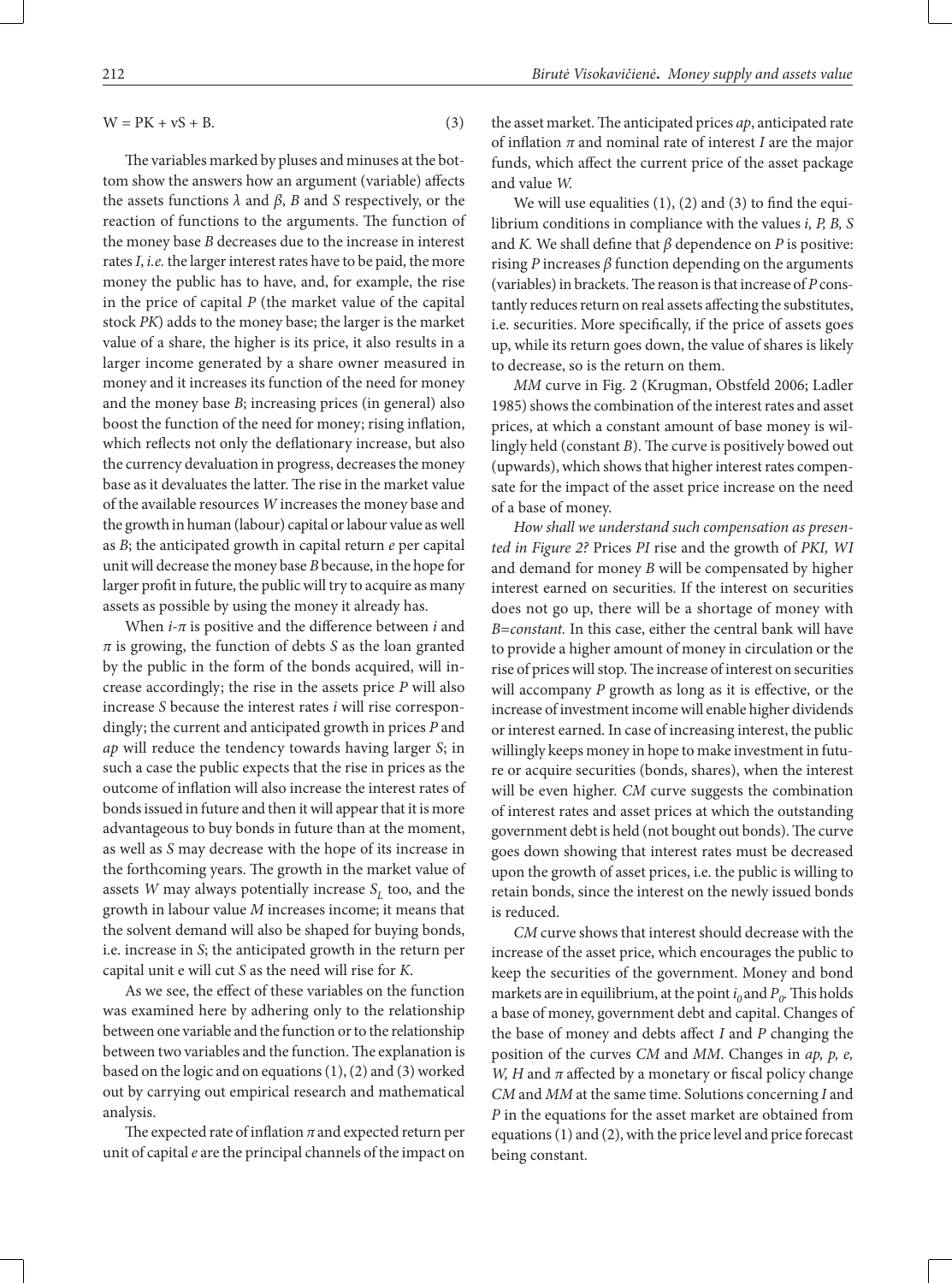

**Fig. 2.** Interest rate and asset price interaction

## **3. Diff erentiation of the bond and money market**

Differentiation of the equalities for the bond market (*CM*) and money market (*MM*) and use of partial derivatives result in the following derivatives:

$$
MM: \frac{di}{dP} = -\frac{\lambda p + \lambda wK}{\lambda i + \lambda wViS} > 0.
$$
 (4)

Derivative *MM* is obtained from equation (4): we look for the derivative when

$$
B = \lambda(I, P, w); \tag{5}
$$

$$
dB = \lambda i di + \lambda p dP + \lambda w dw.
$$
 (6)

Derivative *CM* is obtained from equation (5):

$$
dS = \beta i di + \beta p dP + \beta w dw,
$$
\n(7)

 $dW = KdP + Sdv + v dS + dB.$  (8)

 $K = constant$ .

### $Sdv + v dS$  is the differential of the product of *vS*.

This is an equilibrium model showing that *B* and *S* are in equilibrium, which means that they have a max or min value as functions, when their partial derivatives in respect of  $P$  equal zero  $(= 0)$ .

*B* and *S* equilibrium in respect of *P,* minimum values of *B* and *S* ensure a stable condition:

$$
\frac{dB}{dP} = \lambda i \frac{di}{dP} + \lambda p \frac{dP}{dP} + \lambda w \frac{dw}{dP} = 0,
$$
\n(9)

$$
\frac{dS}{dP} = \beta i \frac{di}{dP} + \beta p \frac{dP}{dP} + \beta w \frac{dw}{dP} = 0.
$$
 (10)

Equations of derivatives (9) and (10) include the equilibrium presumption that *B* and *S* reach the minimum.

$$
\frac{dW}{dP} = K\frac{dP}{dP} + S\frac{dv}{dP} + \frac{dB}{dP}.
$$
\n(11)

Equation (14) is an equation of a balance.

Whereas  $\frac{dS}{dP} = 0$ ;  $\frac{dB}{dP} = 0$ , equation (11) results in the following:

$$
\frac{dW}{dP} = K + S\frac{dv}{dP};\tag{12}
$$

$$
\frac{dv}{dP} = \frac{dv}{di} x \frac{di}{dP};
$$
\n(13)

Then 
$$
\frac{dW}{dP} = K + S \frac{dv}{di} x \frac{di}{dP}.
$$
 (14)

Equation (17) is inserted into equation (12):

$$
\frac{dB}{dP} = \lambda i \frac{di}{dP} + \lambda p + \lambda w \left( K + S \frac{dv}{di} x \frac{di}{dP} \right) = 0; \tag{15}
$$

$$
\frac{dS}{dP} = \beta i \frac{di}{dP} + \beta p + \beta w \left( K + S \frac{dv}{di} - \frac{di}{dP} \right) = 0; \tag{16}
$$

$$
\frac{dB}{dP}\% \lambda i \frac{di}{dP} + \lambda p + \lambda wK + \lambda wS \frac{dv}{di} x \frac{di}{dP} = 0;\t(17)
$$

$$
\frac{di}{dP}\left(\lambda i + \lambda wS\frac{dv}{di}\right) + \lambda p + \lambda wK = 0;\tag{18}
$$

$$
\frac{di}{dP} = -\frac{\lambda p + \lambda wK}{\lambda i + \lambda wViS} > 0.
$$
 (19)

Similarly:

$$
\beta i \frac{di}{dP} + \beta p + \beta w \left( K + S \frac{dv}{di} x \frac{di}{dP} \right) = 0 ; \qquad (20)
$$

$$
\frac{di}{dP}(\beta i + \beta wS \frac{dv}{di}) + \beta p + \beta wK = 0;\t(21)
$$

$$
\frac{di}{dP} = -\frac{\beta p + \beta wK}{\beta i + \beta wVis} < 0. \tag{22}
$$

We may write the partial derivative of the functions of the money market as follows:

$$
MM: \frac{di}{dP} = -\frac{\lambda p + \lambda w}{\lambda i + \lambda w V iS} > 0.
$$
 (23)

And the partial derivative of the function of the bond market as follows:

$$
CM: \frac{di}{dP} = -\frac{\beta p + \beta wK}{\beta i + \beta wViS} < 0. \tag{24}
$$

With  $\lambda$  and  $\beta$  specifically defined as functions of the money base B and bonds or debts S expressed in equations based on the arguments in equations (1) and (2), we may